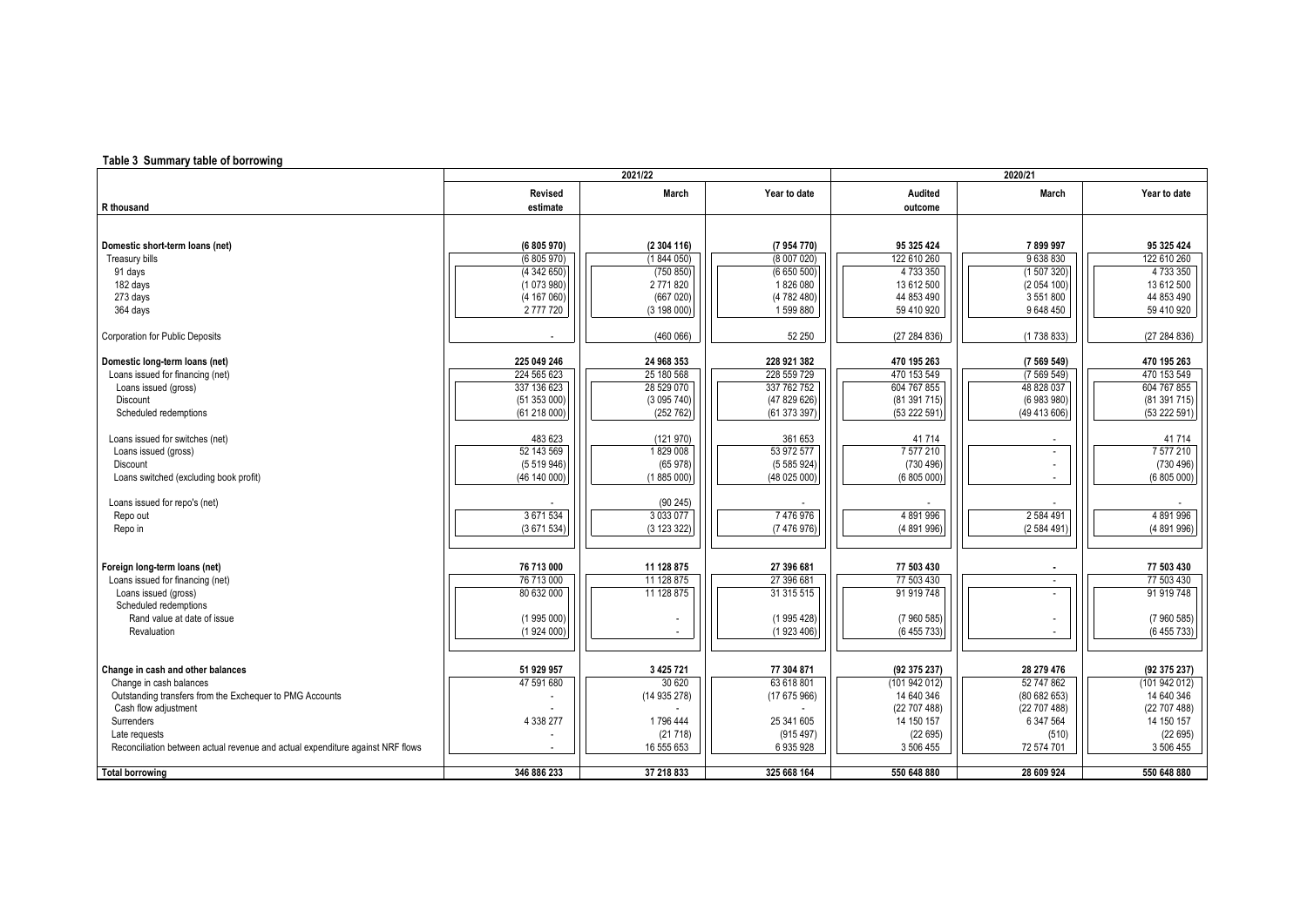| Table 3.1 Issuance of domestic long-term loans                 |                            |                          |                            |                            |                            |                            |  |  |
|----------------------------------------------------------------|----------------------------|--------------------------|----------------------------|----------------------------|----------------------------|----------------------------|--|--|
|                                                                | Revised                    | 2021/22<br>March         | Year to date               | Audited                    | 2020/21<br>March           | Year to date               |  |  |
| R thousand                                                     | estimate                   |                          |                            | outcome                    |                            |                            |  |  |
| Domestic long-term loans (gross)<br>Loans issued for financing | 389 451 726<br>333 636 623 | 33 391 155<br>28 529 070 | 399 212 305<br>337 762 752 | 617 237 060<br>604 767 854 | 51 412 528<br>48 828 037   | 617 237 060<br>604 767 854 |  |  |
| Loans issued for switches                                      | 52 143 569                 | 1829 008                 | 53 972 577                 | 7577210                    |                            | 7577210                    |  |  |
| Loans issued for repo's (Repo out)                             | 3 671 534                  | 3 033 077                | 7476976                    | 4 891 996                  | 2 5 8 4 4 9 1              | 4 891 996                  |  |  |
| Loans issued for financing (gross)<br>Cash value               | 333 636 623<br>282 283 623 | 28 529 070<br>23 579 973 | 337 762 752<br>266 987 645 | 604 767 854<br>503 650 332 | 48 828 037<br>40 009 609   | 604 767 854<br>503 650 332 |  |  |
| Discount<br>Premium                                            | 51 353 000<br>٠            | 3 095 740<br>(432 040)   | 47 829 626<br>(1 380 512)  | 81 391 715<br>(14 327 910) | 6 983 980<br>(756 787)     | 81 391 715<br>(14 327 910) |  |  |
| Revaluation                                                    |                            | 2 2 8 5 3 9 7            | 24 325 993                 | 34 053 717                 | 2 591 235                  | 34 053 717                 |  |  |
| Retail Bonds                                                   | 3 500 000                  | 523 673                  | 6 143 108                  | 8516112                    | 617802                     | 8516112                    |  |  |
| Cash value                                                     | 3 500 000                  | 523 673                  | 6 143 108                  | 8 5 1 6 1 1 2              | 617 802                    | 8516112                    |  |  |
| 12025 (2.00% 2025/01/31)<br>Cash value                         |                            | 3 595 293<br>2 2 2 7 0 5 | 6 825 659<br>4 283 892     | 23 076 045<br>14 429 784   |                            | 23 076 045<br>14 429 784   |  |  |
| Discount<br>Premium                                            |                            | 32 295                   | 61 30 8<br>(200)           | 1 060 216                  |                            | 1 060 216                  |  |  |
| Revaluation                                                    |                            | 1 340 293                | 2 480 659                  | 7 586 045                  |                            | 7 586 045                  |  |  |
| 12038 (2.25% 2038/01/31)                                       |                            | 127 378                  | 14 568 929                 | 25 063 693                 | 2 793 885                  | 25 063 693                 |  |  |
| Cash value<br>Discount                                         | ٠                          | 55 7 9 2<br>24 208       | 6 158 974<br>3 276 026     | 9727262<br>7 092 738       | 1 176 206<br>673 794       | 9727262<br>7 092 738       |  |  |
| Premium<br>Revaluation                                         |                            | 47 378                   | 5 133 929                  | 8 243 693                  | 943 885                    | 8 243 693                  |  |  |
| 12046 (2.50% 2046/03/31)                                       |                            | 1 159 927                | 19 443 086                 | 23 921 526                 | 2 647 036                  | 23 921 526                 |  |  |
| Cash value                                                     | ×.                         | 495 663                  | 8 283 003                  | 9 349 601                  | 1 140 326                  | 9 349 601                  |  |  |
| Discount<br>Premium                                            | ä,                         | 274 337                  | 4 926 997                  | 7 685 399                  | 719 674                    | 7685399                    |  |  |
| Revaluation                                                    |                            | 389 927                  | 6 233 086                  | 6 886 526                  | 787 036                    | 6 886 526                  |  |  |
| 12033 (1.875% 2033/02/28)<br>Cash value                        | ×                          | 61 120<br>34 277         | 7 353 693<br>4 155 684     | 11 695 253<br>6 248 773    | 881 441<br>503 045         | 11 695 253<br>6 248 773    |  |  |
| Discount<br>Premium                                            |                            | 10723                    | 1 384 316                  | 2931227                    | 181 955                    | 2 9 3 1 2 2 7              |  |  |
| Revaluation                                                    |                            | 16 120                   | 1813693                    | 2515253                    | 196 441                    | 2515253                    |  |  |
| 12050 (2.50% 2049-50-51/12/31)                                 |                            | 910 387                  | 19 625 911                 | 18 910 625                 | 1531530                    | 18 910 625                 |  |  |
| Cash value<br>Discount                                         | ä,                         | 328 113<br>241 887       | 7 120 738<br>5 484 262     | 6 233 701<br>6461299       | 557 992<br>457 008         | 6 233 701<br>6 4 6 1 2 9 9 |  |  |
| Premium<br>Revaluation                                         |                            | 340 387                  | 7 020 911                  | 6 215 6 25                 | 516 530                    | 6 215 6 25                 |  |  |
| R2035 (8.875% 2035/02/28)                                      |                            | 1 300 000                | 36 214 000                 | 48 015 493                 | 5 501 000                  | 48 015 493                 |  |  |
| Cash value                                                     |                            | 1 174 030                | 32 279 228                 | 41 580 233                 | 4739017                    | 41 580 233                 |  |  |
| Discount<br>Premium                                            |                            | 125 970                  | 3 9 3 4 7 7 2              | 6 435 260                  | 761 983                    | 6 435 260                  |  |  |
| R186 (10.50% 2025-26-27/12/21)                                 |                            | 5 207 000                | 13 019 268                 | 95 293 197                 | 5 126 000                  | 95 293 197                 |  |  |
| Cash value<br>Discount                                         | ä,                         | 5 639 040                | 14 399 580                 | 109 169 313                | 5 882 787                  | 109 169 313                |  |  |
| Premium                                                        |                            | (432040)                 | (1380312)                  | (13 876 116)               | (756 787)                  | (13 876 116)               |  |  |
| 12029 (1.875% 2029/03/31)                                      |                            | 701 292                  | 8 4 18 7 15                | 10 485 400                 | 857 343                    | 10 485 400                 |  |  |
| Cash value<br>Discount                                         | ٠                          | 488 603<br>61 397        | 6 023 979<br>751 021       | 7 203 216<br>1556784       | 610 266<br>99 734          | 7 203 216<br>1556784       |  |  |
| Premium<br>Revaluation                                         |                            | 151 292                  | 1643715                    | 1725 400                   | 147 343                    | 1725 400                   |  |  |
| R2040 (9.00% 2040/09/11)                                       |                            |                          | 27 588 392                 | 29 215 000                 | 3 297 000                  | 29 215 000                 |  |  |
| Cash value<br>Discount                                         |                            | $\cdot$                  | 23 943 727<br>3 644 665    | 24 043 560<br>5 171 440    | 2738 293<br>558 707        | 24 043 560<br>5 171 440    |  |  |
| Premium                                                        |                            |                          |                            |                            |                            |                            |  |  |
| R212 (2.75% 2022/01/31)                                        |                            |                          |                            | 2 2 9 1 1 7 5              |                            | 2 2 9 1 1 7 5              |  |  |
| Cash value<br>Discount                                         |                            | $\overline{\phantom{a}}$ | i.                         | 1 396 181<br>18 4 67       |                            | 1 396 181<br>18 467        |  |  |
| Premium<br>Revaluation                                         |                            |                          |                            | (4648)<br>881 175          |                            | (4648)<br>881 175          |  |  |
| R213 (7.00% 2031/02/28)                                        |                            |                          | 22 953 000                 | 10 434 483                 | 6 456 000                  | 10 434 483                 |  |  |
| Cash value                                                     |                            |                          | 19 478 598<br>3 474 402    | 8 647 925                  | 5 311 552                  | 8 647 925                  |  |  |
| Discount<br>Premium                                            |                            |                          |                            | 1786 558                   | 1 144 448                  | 1786 558                   |  |  |
| R2023 (7.75% 2023/02/28)                                       |                            |                          |                            | 11 300 000                 |                            | 11 300 000                 |  |  |
| Cash value<br>Discount                                         | ٠                          | $\sim$                   | $\sim$                     | 11 747 146                 | ÷.                         | 11 747 146                 |  |  |
| Premium                                                        |                            |                          |                            | (447 146)                  |                            | (447 146)                  |  |  |
| R2030 (7.75% 2030/01/31)<br>Cash value                         |                            | 1953000<br>1760 400      | 31 297 043<br>29 049 674   | 94 684 527<br>86 760 301   | 5 108 000<br>4688855       | 94 684 527<br>86 760 301   |  |  |
| Discount<br>Premium                                            |                            | 192 600                  | 2 247 369                  | 7924226                    | 419 145                    | 7 924 226                  |  |  |
|                                                                |                            |                          |                            |                            |                            |                            |  |  |
| R2032 (8.25% 2032/03/31)<br>Cash value                         | ٠                          | 3 250 000<br>2888811     | 36 346 170<br>32 674 556   | 68 054 581<br>59 488 167   | 7 413 000<br>6 5 5 7 5 0 5 | 68 054 581<br>59 488 167   |  |  |
| Discount<br>Premium                                            |                            | 361 189                  | 3671614                    | 8 5 6 6 4 1 4              | 855 495                    | 8 5 6 4 1 4                |  |  |
| R2037 (8.50% 2037/01/31)                                       |                            | 3 900 000                | 30 251 715                 | 47 380 287                 | 4 401 000                  | 47 380 287                 |  |  |
| Cash value                                                     | ٠                          | 3 210 256                | 25 375 940                 | 38 642 601                 | 3 690 690                  | 38 642 601                 |  |  |
| Discount<br>Premium                                            |                            | 689 744                  | 4 875 775                  | 8737686                    | 710 310                    | 8737686                    |  |  |
| R2044 (8.75% 2043-44-45/01/31)                                 |                            | 3 894 000                | 27 246 490                 | 21 996 000                 | 2 197 000                  | 21 996 000                 |  |  |
| Cash value<br>Discount                                         |                            | 3 216 034<br>677 966     | 22 526 538<br>4719952      | 17 649 566<br>4 346 434    | 1795 273<br>401 727        | 17 649 566<br>4 346 434    |  |  |
| Premium                                                        |                            |                          |                            |                            |                            |                            |  |  |
| R2048 (8.75% 2047-48-49/02/28)                                 |                            | 1946 000                 | 30 467 573                 | 54 434 457                 |                            | 54 434 457                 |  |  |
| Cash value<br>Discount                                         |                            | 1542576<br>403 424       | 25 090 426<br>5 377 147    | 42 816 890<br>11 617 567   |                            | 42 816 890<br>11 617 567   |  |  |
| Premium                                                        |                            |                          |                            |                            |                            |                            |  |  |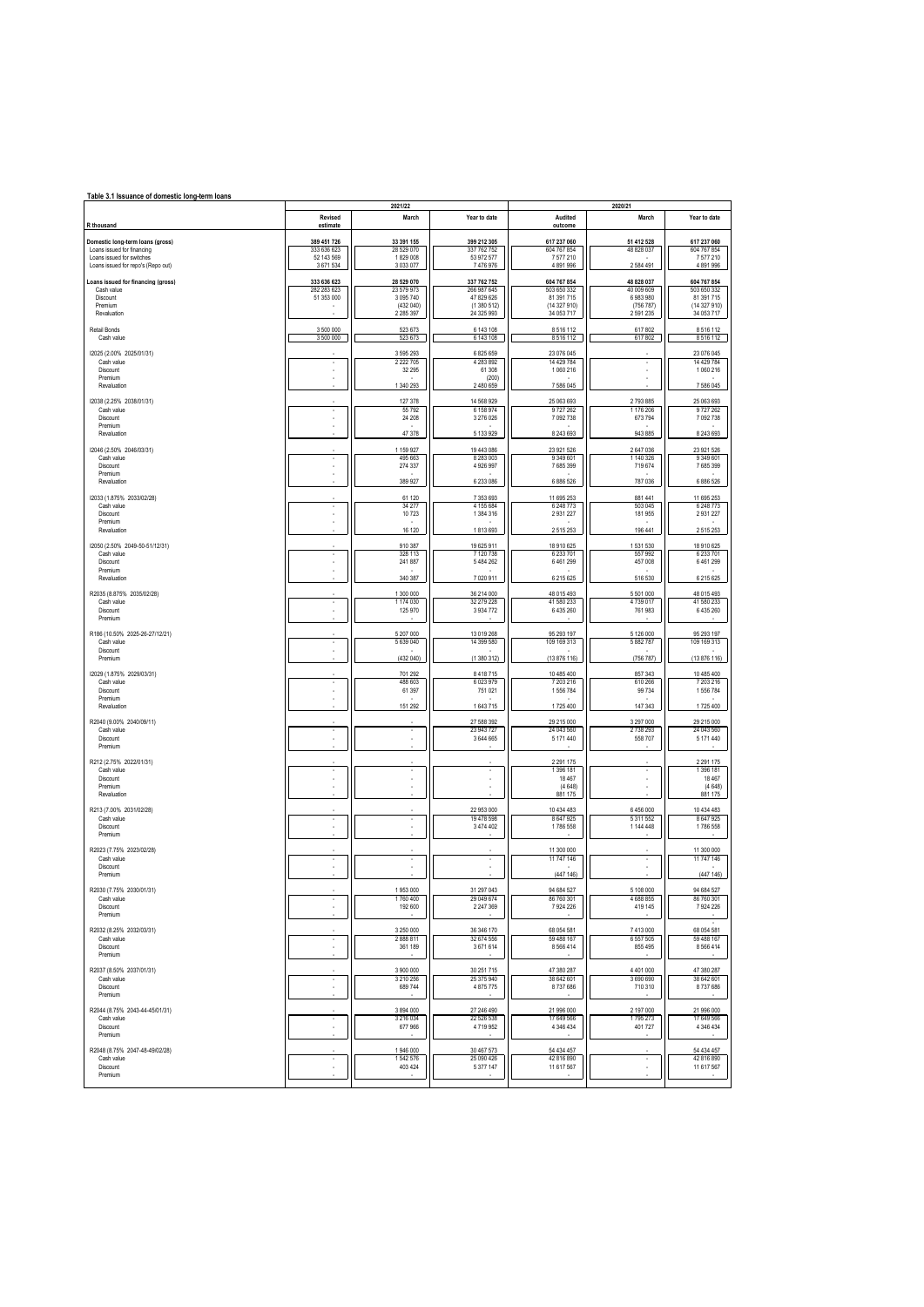| Table 3.1 Issuance of domestic long-term loans (continued)<br>2021/22<br>2020/21 |                                                  |                                           |                                                        |                                                |                        |                                                |  |  |
|----------------------------------------------------------------------------------|--------------------------------------------------|-------------------------------------------|--------------------------------------------------------|------------------------------------------------|------------------------|------------------------------------------------|--|--|
| R thousand                                                                       | Revised<br>estimate                              | March                                     | Year to date                                           | Audited<br>outcome                             | March                  | Year to date                                   |  |  |
| Loans issued for switches<br>Cash value<br>Discount<br>Premium<br>Revaluation    | 52 143 569<br>47 811 835<br>5519946<br>(1188212) | 1829 008<br>1888078<br>65 978<br>(125048) | 53 972 577<br>49 699 913<br>5 5 8 5 9 2 4<br>(1313260) | 7 577 210<br>7 244 040<br>730 496<br>(397 326) |                        | 7 577 210<br>7 244 040<br>730 496<br>(397 326) |  |  |
| R2044 (8.75% 2043-44-45/07/18)<br>Cash value<br>Discount<br>Premium              | 1503095<br>1 237 0 35<br>266 060                 | ٠                                         | 1 503 095<br>1 237 0 35<br>266 060                     | ٠<br>ä,                                        | ٠                      |                                                |  |  |
| R186 (10.50% 2025-26-27/12/21)<br>Cash value<br>Discount<br>Premium              | 8 8 5 4 3 6 8<br>10 042 580<br>(1188212)         | 1 280 399<br>1 405 447<br>(125048)        | 10 134 767<br>11 448 027<br>(1313260)                  | 2 181 572<br>2578898<br>(397326)               |                        | 2 181 572<br>2578898<br>(397 326)              |  |  |
| R2040 (9.00% 2040/09/11)<br>Cash value<br>Discount<br>Premium                    | 2 467 293<br>2 128 454<br>338 839                | 116 832<br>101 378<br>15 4 5 4            | 2 584 125<br>2 2 2 9 8 3 2<br>354 293                  | ٠<br>i.                                        | ٠                      | $\cdot$<br>i,                                  |  |  |
| R2037 (8.50% 2037/01/31)<br>Cash value<br>Discount<br>Premium                    | 8703628<br>7 250 177<br>1453451                  | 89737<br>76 059<br>13 678                 | 8793365<br>7 326 236<br>1467129                        | 886 572<br>747 615<br>138 957                  | ٠                      | 886 572<br>747 615<br>138 957                  |  |  |
| R2035 (8.875% 2035/02/28)<br>Cash value<br>Discount<br>Premium                   | 1 360 973<br>1 2 3 1 3 9 3<br>129 580            | ٠                                         | 1 360 973<br>1 2 3 1 3 9 3<br>129 580                  | 832 096<br>735 076<br>97 0 20                  | $\mathbf{r}$           | 832 096<br>735 076<br>97 0 20                  |  |  |
| R213 (7.00% 2031/02/28)<br>Cash value<br>Discount<br>Premium                     | 1762 525<br>1480 356<br>282 169                  | $\cdot$<br>٠                              | 1762 525<br>1480 356<br>282 169                        | 690 763<br>592 018<br>98 745                   |                        | 690 763<br>592 018<br>98 745                   |  |  |
| R2048 (8.75% 2047-48-49/02/28)<br>Cash value<br>Discount<br>Premium              | 7 484 573<br>6 225 448<br>1 259 1 25             | $\cdot$                                   | 7 484 573<br>6 225 448<br>1 259 1 25                   | 1808338<br>1499 392<br>308 946                 | ٠                      | 1808338<br>1499392<br>308 946                  |  |  |
| R2030 (8.00% 2030/01/31)<br>Cash value<br>Discount<br>Premium                    | 8 535 562<br>7911696<br>623 866                  | ٠                                         | 8 5 3 5 5 6 2<br>7911696<br>623 866                    | 377 760<br>361 155<br>16 605                   | ٠                      | 377 760<br>361 155<br>16 605                   |  |  |
| R2032 (7.00% 2031/02/28)<br>Cash value<br>Discount<br>Premium                    | 11 471 552<br>10 304 696<br>1 166 856            | 342 040<br>305 194<br>36 846              | 11 813 592<br>10 609 890<br>1 203 702                  | 800 109<br>729 886<br>70 223                   |                        | 800 109<br>729 886<br>70 223                   |  |  |
| Loans issued for repo's (Repo out)<br>Cash value                                 | 3 671 534<br>3671534                             | 3 033 077<br>3 033 077                    | 7 476 976<br>7476976                                   | 4 891 996<br>4 891 996                         | 2 584 491<br>2 584 491 | 4 891 996<br>4 891 996                         |  |  |
| R214 (6.50% 2041/02/28)<br>Cash value                                            |                                                  |                                           | 92 640<br>92 640                                       | 706 896<br>706 896                             | 31938<br>31938         | 706 896<br>706 896                             |  |  |
| R2044 (8.75% 2044-45-46/01/31)<br>Cash value                                     | 83 879<br>83 879                                 | 173 102<br>173 102                        | 256 981<br>256 981                                     | 77 049<br>77 049                               | ÷.                     | 77 049<br>77049                                |  |  |
| R186 (10.50% 2025-26-27/12/21)<br>Cash value                                     | 115 323<br>115 323                               | 518 523<br>518 523                        | 633 846<br>633 846                                     | 2 275 488<br>2 275 488                         | 1 374 648<br>1 374 648 | 2 275 488<br>2 275 488                         |  |  |
| R213 (7.00% 2031/02/28)<br>Cash value                                            | 41 836<br>41 836                                 | 161 224<br>161 224                        | 203 060<br>203 060                                     | 218 557<br>218 557                             |                        | 218 557<br>218 557                             |  |  |
| R2048 (8.75% 2047-48-49/02/28)<br>Cash value                                     | ٠                                                | 99 34 3<br>99 34 3                        | 99 34 3<br>99 34 3                                     | 40 151<br>40 151                               | 40 151<br>40 151       | 40 151<br>40 151                               |  |  |
| 12029 (1.875% 2029/03/31)<br>Cash value                                          | 1054814<br>1054814                               | 87 627<br>87 627                          | 1 390 857<br>1 390 857                                 | 172 537<br>172 537                             | 119 111<br>119 111     | 172 537<br>172 537                             |  |  |
| R210 (2.60% 2028/03/31)<br>Cash value                                            |                                                  |                                           |                                                        | 1018643<br>1018 643                            | 1018 643<br>1018 643   | 1018 643<br>1018 643                           |  |  |
| R2037 (8.50% 2037/01/31)<br>Cash value                                           |                                                  | 56 4 61<br>56 4 61                        | 56 461<br>56 461                                       |                                                |                        |                                                |  |  |
| R2040 (9.00% 2040/01/31)<br>Cash value                                           |                                                  | 410 666<br>410 666                        | 410 666<br>410 666                                     | 41 191<br>41 191                               |                        | 41 191<br>41 191                               |  |  |
| R2035 (8.875% 2035/02/28)<br>Cash value                                          | 179 611<br>179611                                | 701 591<br>701 591                        | 881 202<br>881 202                                     | 322 932<br>322 932                             |                        | 322 932<br>322 932                             |  |  |
| R197 (5.50% 2023/12/07)<br>Cash value                                            | ٠                                                | 42 4 5 8<br>42 45 8                       | 42 458<br>42 45 8                                      | ٠                                              | ٠                      | ٠                                              |  |  |
| 12038 (2.25% 2038/01/31)<br>Cash value                                           | $\sim$                                           | $\sim$                                    | 90 245<br>90 245                                       | $\sim$                                         | $\sim$                 | $\sim$                                         |  |  |
| 12033 (1.875% 2033/02/28)<br>Cash value                                          | 425 997<br>425 997                               | $\cdot$                                   | 482 070<br>482 070                                     |                                                | ٠                      | $\cdot$                                        |  |  |
| R209 (6.25% 2036/03/31)<br>Cash value                                            | 185 576<br>185 576                               | ٠                                         | 185 576<br>185 576                                     | 18 552<br>18 5 52                              | ٠                      | 18 552<br>18 5 52                              |  |  |
| R2032 (8.25% 2032/03/31)<br>Cash value                                           | 530 579<br>530 579                               | $\sim$                                    | 530 579<br>530 579                                     | $\overline{\phantom{a}}$                       | $\mathbf{r}$           |                                                |  |  |
| R2030 (8.00% 2030/01/30)<br>Cash value                                           | 242 757<br>242757                                | 782 082<br>782 082                        | 1 256 940<br>1 256 940                                 |                                                |                        | ×.                                             |  |  |
| R2023 (7.75% 2023/02/28)<br>Cash value                                           | 811 162<br>811 162                               | $\cdot$                                   | 864 052<br>864 052                                     | $\cdot$                                        | ٠                      | ٠                                              |  |  |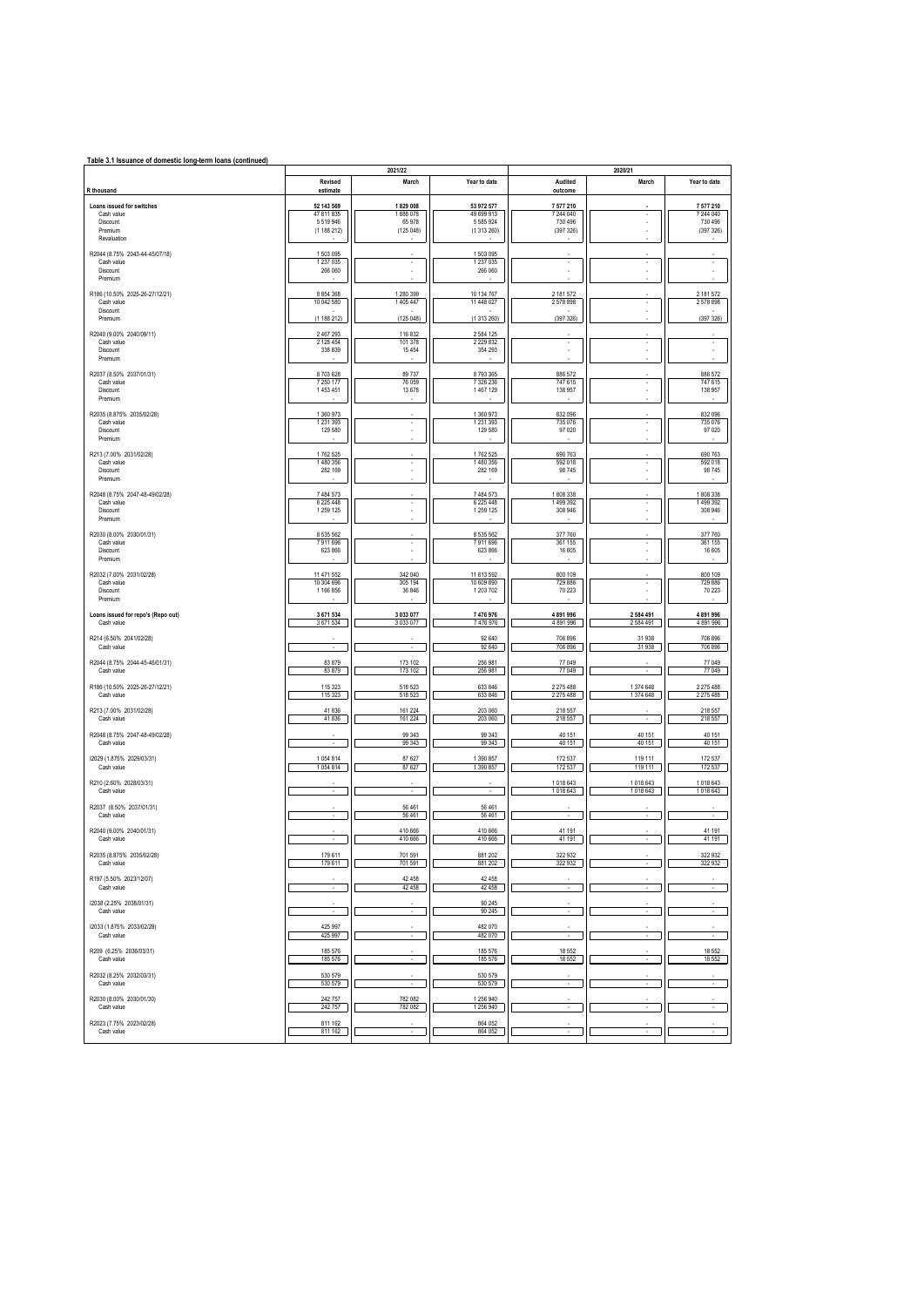| Table 3.2 Redemption of domestic long-term loans |                             |                          |                        |                          |                          |                        |  |  |
|--------------------------------------------------|-----------------------------|--------------------------|------------------------|--------------------------|--------------------------|------------------------|--|--|
|                                                  |                             | 2021/22                  |                        | 2020/21                  |                          |                        |  |  |
| R thousand                                       | Revised<br>estimate         | March                    | Year to date           | Audited<br>outcome       | March                    | Year to date           |  |  |
| Redemption of domestic long-term loans           | 111 029 534                 | 5 261 084                | 116 875 373            | 64 919 587               | 51 998 097               | 64 919 587             |  |  |
| Scheduled                                        | 61 218 000                  | 252 762                  | 61 373 397             | 53 222 591               | 49 413 606               | 53 222 591             |  |  |
| Due to switches                                  | 46 140 000                  | 1885 000                 | 48 025 000             | 6 805 000                |                          | 6 805 000              |  |  |
| Due to repo's (Repo in)                          | 3 671 534                   | 3 123 322                | 7 476 976              | 4891996                  | 2584491                  | 4 891 996              |  |  |
| Due to buy-backs                                 |                             |                          |                        |                          |                          |                        |  |  |
| <b>Scheduled redemptions</b>                     | 61 218 000                  | 252 762                  | 61 373 397             | 53 222 591               | 49 413 606               | 53 222 591             |  |  |
| R208 (6.75% 2021/03/31)                          |                             |                          |                        | 48 964 709               | 48 964 709               | 48 964 709             |  |  |
| R212 (2.75% 2022/01/31)                          | 57 718 000                  |                          | 57 718 349             |                          |                          |                        |  |  |
| Bonus debenture                                  |                             |                          |                        |                          |                          |                        |  |  |
| Retail Bonds                                     | 3 500 000                   | 252 762                  | 3 655 048              | 4 257 882                | 448 897                  | 4 257 882              |  |  |
| Former regional authorities' debt                |                             |                          |                        |                          |                          |                        |  |  |
| Redemptions due to switches                      | 46 140 000                  | 1885 000                 | 48 025 000             | 6 805 000                |                          | 6 805 000              |  |  |
| Cash value                                       | 46 140 000                  | 1885000                  | 48 025 000             | 6 805 000                | ÷,                       | 6 805 000              |  |  |
| Book profit                                      |                             |                          |                        |                          |                          |                        |  |  |
| Book loss                                        |                             |                          |                        |                          |                          |                        |  |  |
| R2023 (7.75% 2023/02/28)                         | 30 145 000                  | 1885 000                 | 48 025 000             | 6 805 000                |                          | 6 805 000              |  |  |
| Cash value                                       | 30 145 000                  | 1885 000                 | 48 025 000             | 6 805 000                |                          | 6 805 000              |  |  |
| Book profit                                      |                             |                          |                        |                          |                          |                        |  |  |
| Book loss                                        |                             |                          |                        |                          |                          |                        |  |  |
|                                                  |                             |                          |                        |                          |                          |                        |  |  |
| Due to repo's (Repo in)<br>Cash value            | 3 671 534<br>3 671 534      | 3 123 322<br>3 123 322   | 7 476 976<br>7 476 976 | 4891996<br>4891996       | 2 584 491<br>2584491     | 4 891 996<br>4 891 996 |  |  |
|                                                  |                             |                          |                        |                          |                          |                        |  |  |
| R213 (7.00% 2031/02/28)                          | 41836                       | 161 224                  | 203 060                | 218 557                  |                          | 218 557                |  |  |
| Cash value                                       | 41836                       | 161 224                  | 203 060                | 218 557                  | ÷,                       | 218 557                |  |  |
| R214 (6.50% 2041/02/28)                          |                             |                          | 92 640                 | 706 896                  | 31 938                   | 706 896                |  |  |
| Cash value                                       | $\sim$                      | $\sim$                   | 92 640                 | 706 896                  | 31 938                   | 706 896                |  |  |
|                                                  |                             |                          |                        |                          |                          |                        |  |  |
| R2044 (8.75% 2044-45-46/01/31)                   | 83879                       | 173 102                  | 256 981                | 77 049                   |                          | 77 049                 |  |  |
| Cash value                                       | 83879                       | 173 102                  | 256 981                | 77 049                   | ÷,                       | 77 049                 |  |  |
| R186 (10.50% 2025-26-27/12/21)                   | 115 323                     | 518 523                  | 633 846                | 2 2 7 5 4 8 8            | 1374648                  | 2 275 488              |  |  |
| Cash value                                       | 115 323                     | 518 523                  | 633 846                | 2 275 488                | 1374648                  | 2 275 488              |  |  |
|                                                  |                             |                          |                        |                          |                          |                        |  |  |
| R2048 (8.75% 2047-48-49/02/28)                   |                             | 99 34 3                  | 99 343                 | 40 151                   | 40 151                   | 40 151                 |  |  |
| Cash value                                       | $\mathcal{L}_{\mathcal{A}}$ | 99 34 3                  | 99 34 3                | 40 151                   | 40 151                   | 40 151                 |  |  |
| R2035 (8.875% 2035/02/28)                        | 179 611                     | 701 591                  | 881 202                | 322 932                  |                          | 322 932                |  |  |
| Cash value                                       | 179 611                     | 701 591                  | 881 202                | 322 932                  | $\overline{a}$           | 322 932                |  |  |
|                                                  |                             |                          |                        |                          |                          |                        |  |  |
| 12029 (1.875% 2029/03/31)                        | 1054814                     | 87 627                   | 1 390 857              | 172 537                  | 119 111                  | 172 537                |  |  |
| Cash value                                       | 1054 814                    | 87 627                   | 1 390 857              | 172 537                  | 119 111                  | 172 537                |  |  |
| R2037 (8.50% 2037/01/31)                         |                             | 56 461                   | 56 461                 |                          |                          |                        |  |  |
| Cash value                                       | $\sim$                      | 56 461                   | 56 461                 | $\overline{\phantom{a}}$ | ÷                        | $\mathcal{L}$          |  |  |
|                                                  |                             |                          |                        |                          |                          |                        |  |  |
| R210 (2.60% 2028/03/31)                          |                             |                          | ÷                      | 1018643                  | 1018643                  | 1018643                |  |  |
| Cash value                                       | $\sim$                      | $\mathcal{L}$            |                        | 1018643                  | 1018643                  | 1018643                |  |  |
| R2040 (9.00% 2040/01/31)                         |                             | 410 666                  | 410 666                | 41 191                   |                          | 41 191                 |  |  |
| Cash value                                       | $\overline{\phantom{a}}$    | 410 666                  | 410 666                | 41 191                   | $\overline{\phantom{a}}$ | 41 191                 |  |  |
|                                                  |                             |                          |                        |                          |                          |                        |  |  |
| 12038 (2.25% 2038/01/31)                         | $\sim$                      | 90 245                   | 90 245                 | ×,                       | ÷,                       | $\mathcal{L}$          |  |  |
| Cash value                                       |                             | 90 245                   | 90 245                 |                          |                          |                        |  |  |
| 12033 (1.875% 2033/02/28)                        | 425 997                     |                          | 482 070                |                          |                          |                        |  |  |
| Cash value                                       | 425 997                     | $\mathcal{L}$            | 482 070                | $\epsilon$               | ÷,                       | $\sim$                 |  |  |
|                                                  |                             |                          |                        |                          |                          |                        |  |  |
| R209 (6.25% 2036/03/31)                          | 185 576                     |                          | 185 576                | 18 552                   |                          | 18 552                 |  |  |
| Cash value                                       | 185 576                     | $\overline{\phantom{a}}$ | 185 576                | 18 552                   | $\ddot{\phantom{1}}$     | 18 552                 |  |  |
| R2032 (8.25% 2032/03/31)                         | 530 579                     |                          | 530 579                |                          |                          |                        |  |  |
| Cash value                                       | 530 579                     | ÷                        | 530 579                | ÷,                       | ÷                        | ÷.                     |  |  |
|                                                  |                             |                          |                        |                          |                          |                        |  |  |
| R197 (5.50% 2023/12/07)                          |                             | 42 458                   | 42 458                 |                          |                          |                        |  |  |
| Cash value                                       | $\overline{\phantom{a}}$    | 42 458                   | 42 458                 | $\overline{a}$           | ÷                        | ÷,                     |  |  |
| R2030 (8.00% 2030/01/30)                         | 242 757                     | 782 082                  | 1 256 940              |                          |                          |                        |  |  |
| Cash value                                       | 242 757                     | 782 082                  | 1 256 940              | $\sim$                   | $\overline{\phantom{a}}$ | $\sim$                 |  |  |
|                                                  |                             |                          |                        |                          |                          |                        |  |  |
| R2023 (7.75% 2023/02/28)                         | 811 162                     |                          | 864 052                |                          |                          |                        |  |  |
| Cash value                                       | 811 162                     |                          | 864 052                |                          |                          |                        |  |  |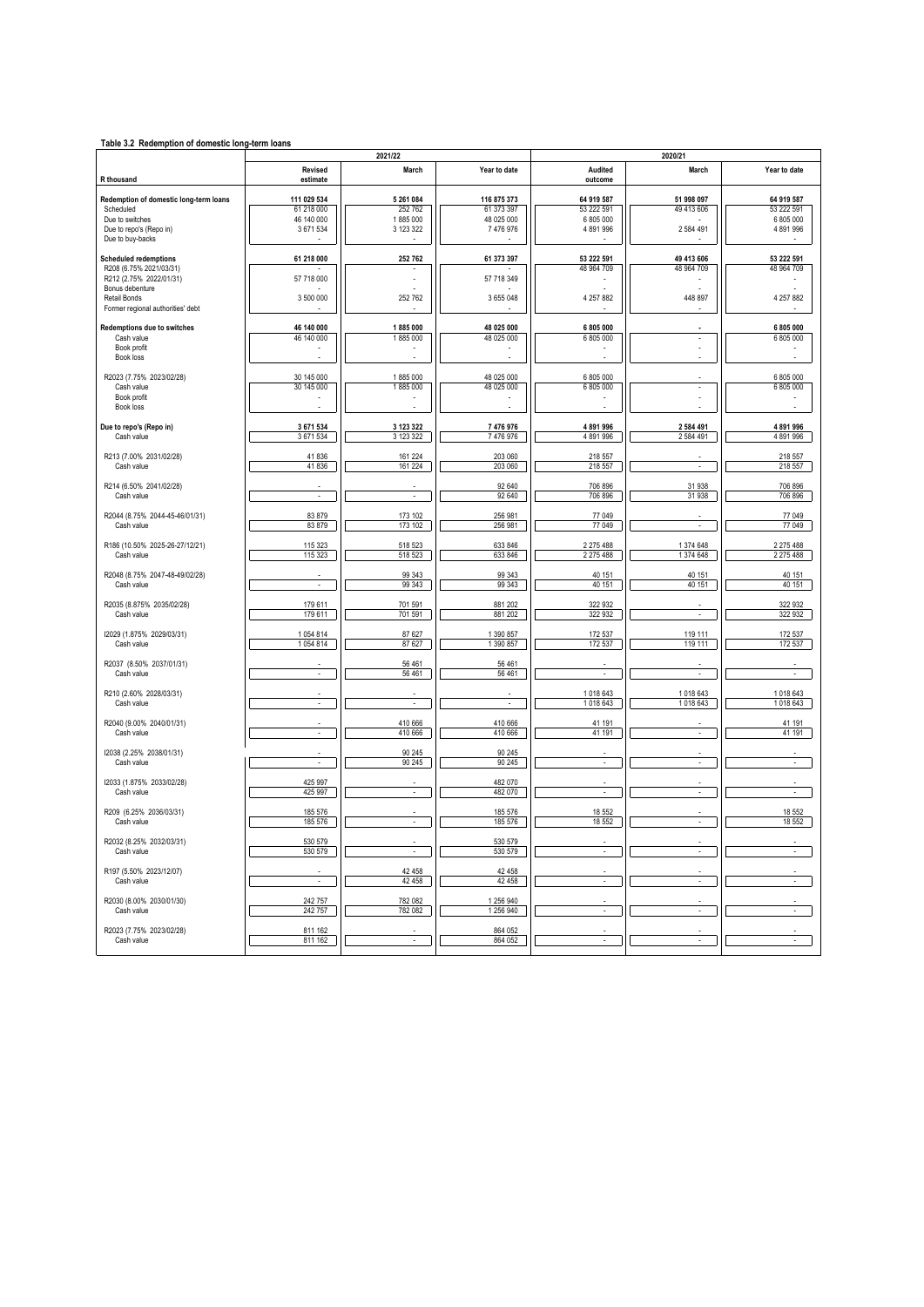| Table 3.3 Issuance and redemption of foreign loans                                               |                          | 2021/22                  |                          |                            | 2020/21                  |                          |
|--------------------------------------------------------------------------------------------------|--------------------------|--------------------------|--------------------------|----------------------------|--------------------------|--------------------------|
| R thousand                                                                                       | Revised<br>estimate      | March                    | Year to date             | Audited<br>Outcome         | March                    | Year to date             |
| Foreign loans issued (gross)                                                                     | 80 632 000               | 11 128 875               | 31 315 515               | 91 919 748                 |                          | 91 919 748               |
| Loans issued for financing                                                                       | 80 632 000               | 11 128 875               | 31 315 515               | 91 919 748                 | ٠                        | 91 919 748               |
| Loans issued for switches<br>Loans issued for buy-backs                                          |                          |                          |                          |                            |                          |                          |
| Loans issued for financing (gross)                                                               | 80 632 000               | 11 128 875               | 31 315 515               | 91 919 748                 |                          | 91 919 748               |
| Cash value                                                                                       | 80 632 000               | 11 128 875               | 31 315 515               | 91 919 748                 |                          | 91 919 748               |
| Discount                                                                                         |                          |                          |                          |                            |                          |                          |
| Premium                                                                                          |                          |                          |                          |                            |                          |                          |
| TY2/103 LIBOR plus 1.25% US Dollar Notes due 2050/07/20                                          |                          |                          |                          | 16 390 000                 |                          | 16 390 000               |
| Cash value<br>Discount                                                                           | à,                       | i,                       | ä,                       | 16 390 000                 | ä,                       | 16 390 000               |
| Premium                                                                                          |                          |                          |                          | ٠                          |                          |                          |
| TY2/105 SDR rate plus a % margin US Dollar Promissory Notes due 2025/07/29                       |                          |                          |                          | 70 521 584                 |                          | 70 521 584               |
| Cash value                                                                                       |                          | i,                       | i,                       | 70 521 584                 |                          | 70 521 584               |
| Discount<br>Premium                                                                              |                          |                          |                          |                            |                          |                          |
| TY2/104 3M JIBAR + lending margin + funding cost margin Notes due 2040/06/16                     |                          |                          |                          | 5 008 164                  |                          | 5 008 164                |
| Cash value                                                                                       | à,                       | ×,                       | ٠                        | 5 008 164                  | ٠                        | 5 008 164                |
| Discount                                                                                         |                          |                          |                          |                            |                          |                          |
| Premium                                                                                          |                          |                          |                          |                            |                          |                          |
| TY2/106 6M LIBOR plus 1.25% (floating) US Dollar Notes due 2051/06/17<br>Cash value              |                          |                          | 14 088 400<br>14 088 400 |                            |                          |                          |
| Discount                                                                                         |                          | ٠                        |                          | ٠                          |                          |                          |
| Premium                                                                                          |                          |                          |                          |                            |                          |                          |
| TY2/108 6M LIBOR plus 1.05% (floating) US Dollar Notes due 2046/09/15                            |                          |                          | 6 098 240                |                            |                          |                          |
| Cash value                                                                                       | ٠                        | $\cdot$                  | 6 0 9 8 2 4 0            | ٠                          | ٠                        |                          |
| Discount<br>Premium                                                                              |                          | i,                       | ٠                        | ٠                          |                          |                          |
| TY2/109 6M SOFR + 0.75% (floating) US Dollar Notes due 2035/06/15                                |                          | 11 128 875               | 11 128 875               |                            |                          |                          |
| Cash value                                                                                       | ٠                        | 11 128 875               | 11 128 875               | ٠                          | $\overline{\phantom{a}}$ |                          |
| Discount<br>Premium                                                                              |                          | ×.                       | ٠                        |                            |                          |                          |
|                                                                                                  |                          | ×.                       |                          |                            |                          |                          |
| Redemption of foreign long-term loans<br>Scheduled                                               | 3919000<br>3919000       | ÷.                       | 3918834<br>3918834       | 14 416 318<br>14 4 16 3 18 |                          | 14 416 318<br>14 416 318 |
| Due to switches                                                                                  |                          | ÷.                       |                          |                            |                          |                          |
| Due to buy-backs                                                                                 |                          |                          |                          |                            |                          |                          |
| Scheduled redemptions                                                                            | 3919000                  |                          | 3918834                  | 14 416 318                 |                          | 14 416 318               |
| Rand value at date of issue<br>Revaluation                                                       | 1995000<br>1924 000      | ×,                       | 1995 428<br>1923 406     | 7 960 585<br>6455733       | ×,                       | 7960585<br>6 455 733     |
|                                                                                                  |                          |                          |                          |                            |                          |                          |
| TY2/64 2.50% Kwandebele Water Augmentation Project due 2021/05/20<br>Rand value at date of issue | 7 0 0 0<br>2000          | i,                       | 6 0 5 4<br>1940          | ×,                         |                          |                          |
| Revaluation                                                                                      | 5 0 0 0                  |                          | 4 1 1 4                  |                            |                          |                          |
| TY2/77 3.80% RSA Notes due 2021/09/07                                                            | 3 912 000                |                          | 3912780                  |                            |                          |                          |
| Rand value at date of issue                                                                      | 1993000                  | ÷.                       | 1993488                  | ÷.                         |                          | ÷.                       |
| Revaluation                                                                                      | 1919000                  |                          | 1919 292                 |                            |                          |                          |
| TY2/73E 5.50% Barclays Bank PLC due 2020/04/15                                                   |                          |                          |                          | 777 665                    |                          | 777 665                  |
| Rand value at date of issue<br>Revaluation                                                       | ٠                        | ٠                        | ×,                       | 391 647<br>386 018         |                          | 391 647<br>386 018       |
| TY2/75 Japanese Yen Loan due 2020/06/01                                                          |                          |                          |                          | 4 923 900                  |                          | 4 923 900                |
| Rand value at date of issue                                                                      |                          |                          | ä,                       | 1960784                    |                          | 1960784                  |
| Revaluation                                                                                      |                          |                          |                          | 2963116                    |                          | 2963116                  |
| TY2/93 3.903% US Dollar Notes due 2020/06/24                                                     |                          |                          |                          | 8 6 9 7 0 0                |                          | 8 699 700                |
| Rand value at date of issue                                                                      |                          |                          | ä,                       | 5 604 275                  |                          | 5 604 275                |
| Revaluation                                                                                      |                          |                          |                          | 3 0 9 5 4 2 5              |                          | 3 095 425                |
| TY2/64 2.50% Kwandebele Water Augmentation Project due 2020/11/20<br>Rand value at date of issue | $\overline{\phantom{a}}$ | $\overline{\phantom{a}}$ | ÷.                       | 15 0 53<br>3879            | $\overline{\phantom{a}}$ | 15 053<br>3879           |
| Revaluation                                                                                      |                          |                          |                          | 11 174                     |                          | 11 174                   |
|                                                                                                  |                          |                          |                          |                            |                          |                          |